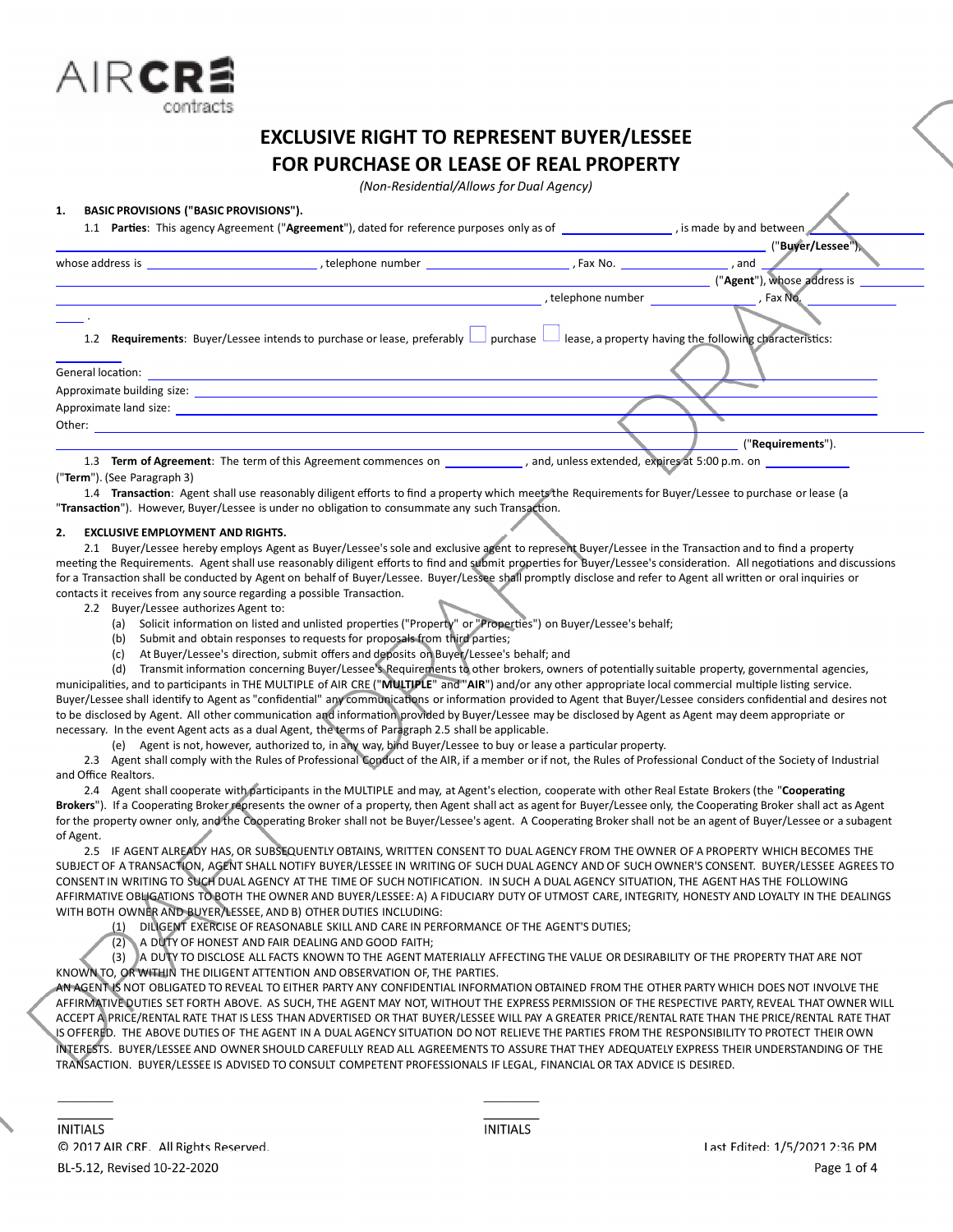#### Buyer/Lessee's Initials

2.6 Buyer/Lessee understands that Agent may also represent lessors/sellers and other buyers/lessees with regard to competing properties of interest to this Buyer/Lessee.

#### **3. EXTENSION OF TERM.**

3.1 If the Transaction includes the purchase of a property, and it is not consummated for any reason after Buyer/Lessee's offer to purchase the Property ("Sale Agreement") is accepted, then the expiration date of the Term of this Agreement shall be extended by the number of days between the date Buyer/Lessee executed the Sale Agreement and the date the Sale Agreement is terminated or the date that title to the Property is transferred to Buyer; provided, however, unless, otherwise agreed to in writing, the Term shall not be extended beyond one year from the date the Term would have otherwise expired.

3.2 If the Transaction is a lease, and it is not consummated for any reason after Buyer/Lessee's offer to lease the Property is accepted ("Accepted Offer to Lease"), then the expiration date of the Term of this Agreement shall be extended by the number of days between the date Buyer/Lessee executed the Lease and the date on which the Accepted Offer to Lease is terminated or the date Owner is able to give Lessee occupancy of the Property, whichever generates the longer extension; provided, however, unless otherwise agreed to in writing, the Term shall not be extended beyond one year from the date the Term would have otherwise expired.

#### **4. COMPENSATION.**

4.1 Agent shall be entitled to be paid a commission  $\Box$  in the amount of  $\Box$  in accordance with the commission schedule attached hereto ("Agreed Commission") if a Transaction is consummated by Buyer/Lessee or by anyone having an ownership interest in Buyer/Lessee, eg. a shareholder. Said Agreed Commission is payable without regard to whether the Transaction is consummated as a result of the efforts of the Agent, owner, lessor, Buyer/Lessee, or any other person or entity. Agent shall endeavor to have the owner/lessor of the property which is the subject of the Transaction ("Owner") pay the commission owed to Agent for the Transaction. Agent may elect, at Agent's sole discretion, to accept Owner's standard commission schedule in lieu of the Agreed Commission. Buyer/Lessee hereby agrees to use its best efforts to support and assist Agent in collecting such brokerage commission from Owner.

4.2 In the event Owner or Owner's agent insists on a commission amount or commission terms less than or materially less favorable than the Agreed Commission, Agent shall have the right, in its sole discretion, to refuse acceptance of the reduced amount or less favorable terms. In such event, Buyer/Lessee hereby agrees to:

(a) Refuse further consideration of the subject Property for a period of one year after expiration of the Term of this Agreement; or

(b) Compensate Agent directly for the difference in the commission amount (and/or indemnify Agent from less favorable terms) offered by Owner and the Agreed Commission.

ALTERNATIVE TRANSACTION. If the Transaction changes to any other transaction, including, but not limited to an exchange, option to buy, right of first refusal, ground lease, sublease or assignment of lease (collectively, an "Alternative Transaction"), the Agent shall automatically be Buyer/Lessee's sole and exclusive Agent for such Alternative Transaction and represent Buyer/Lessee in such Alternative Transaction under the terms and conditions of this Agreement. If, during the Term hereof, an Alternative Transaction is consummated, then Agent shall be entitled to a commission for the Alternative Transaction in accordance with Paragraph 4 of this Agreement.

## **6. EXCLUDED AND REGISTERED PROPERTIES.**

6.1 Buyer/Lessee shall, within 5 business days after the date hereof, provide Agent with a written list of Property addresses setting forth those Properties registered with Buyer/Lessee by any other broker under any prior agreement of any kind ("Excluded Properties"). Buyer/Lessee's written list shall also specify the type of transaction associated with the Excluded Properties ("Excluded Transaction"). Agent may, within 3 business days of receiving such written list, either (a) accept the Excluded Properties or Excluded Transactions, (b) cancel this Agreement, or (c) renegotiate this portion of the Agreement with the Buyer/Lessee. Once accepted by Agent, the written list shall automatically become an exhibit to this Agreement and attached hereto. If Buyer/Lessee timely provides Agent with a complete list of the Excluded Properties and a complete list of the Excluded Transactions and Agent accepts such written list pursuant to this Paragraph 6.1(a), then Agent shall not be entitled to a commission with respect to the consummation of an Excluded Transaction. If the specified information concerning Excluded Properties and Transactions is not provided as set forth herein then it shall be conclusively deemed that there are no Excluded Properties or Excluded Transactions.

6.2 Within 5 business days after the expiration of the Term, Agent shall provide Buyer/Lessee with a written list of the Properties Agent either directly, or through another broker, negoƟated on Buyer/Lessee's behalf during the Term hereof ("**Registered Property LisƟng**"). The Registered Property LisƟng shall specify the nature of each consummated or non-consummated Transaction. Those Properties which Buyer/Lessee or Agent, during the Term hereof, submitted written offers, requests for proposals or letters of intent on behalf of Buyer/Lessee shall automatically be deemed, without further action by Agent, a part of the Registered Property Listing. Agent's failure to timely notify Buyer/Lessee of the existence of any other Properties shall mean that such other Properties shall not be included in the Registered Properties Listing.

6.3 If, within 180 days after the expiration of the Term, Buyer/Lessee enters into a contract for a Property specified on the Registered Property Listing, then Agent shall, upon consummation of such transaction, be entitled to a commission for such transaction in accordance with Paragraph 4 of this Agreement.

6.4 If, within 180 days after the expiration of the Term, Buyer/Lessee enters into another agreement, whether or not exclusive, with a broker other than Agent for a Transaction or an Alternative Transaction concerning Property specified on the Registered Property Listing, then Buyer/Lessee shall provide to Buyer/Lessee's new broker the addresses of the Properties specified on the Registered Property Listing, and specify, in writing, that the new broker shall not be entitled to receive any compensation payable to Agent hereunder for the consummation of any Transaction or Alternative Transaction specified in the Registered Property Listing.

6.5 If Buyer/Lessee is involved in active good faith negotiations or maintains continued interest in any Property specified in the Registered Property Listing beyond the time periods provided in this Paragraph 6, then the time periods set forth herein shall be automatically extended so long as negotiations or interest continues. If Buyer/Lessee notifies the Agent in writing and in good faith that such negotiations or interest is terminated, then such notice shall terminate the extension of the time period.

#### **7. BUYER/LESSEE'S REPRESENTATIONS.** Buyer/Lessee represents and warrants that:

(a) Each person executing this Agreement on behalf of Buyer/Lessee has the full right, power and authority to execute this Agreement on behalf of Buyer/Lessee; and

(b) Buyer/Lessee has neither been deemed nor is it the subject of an actual or pending bankruptcy, insolvency, probate or conservatorship proceeding.

**INITIALS**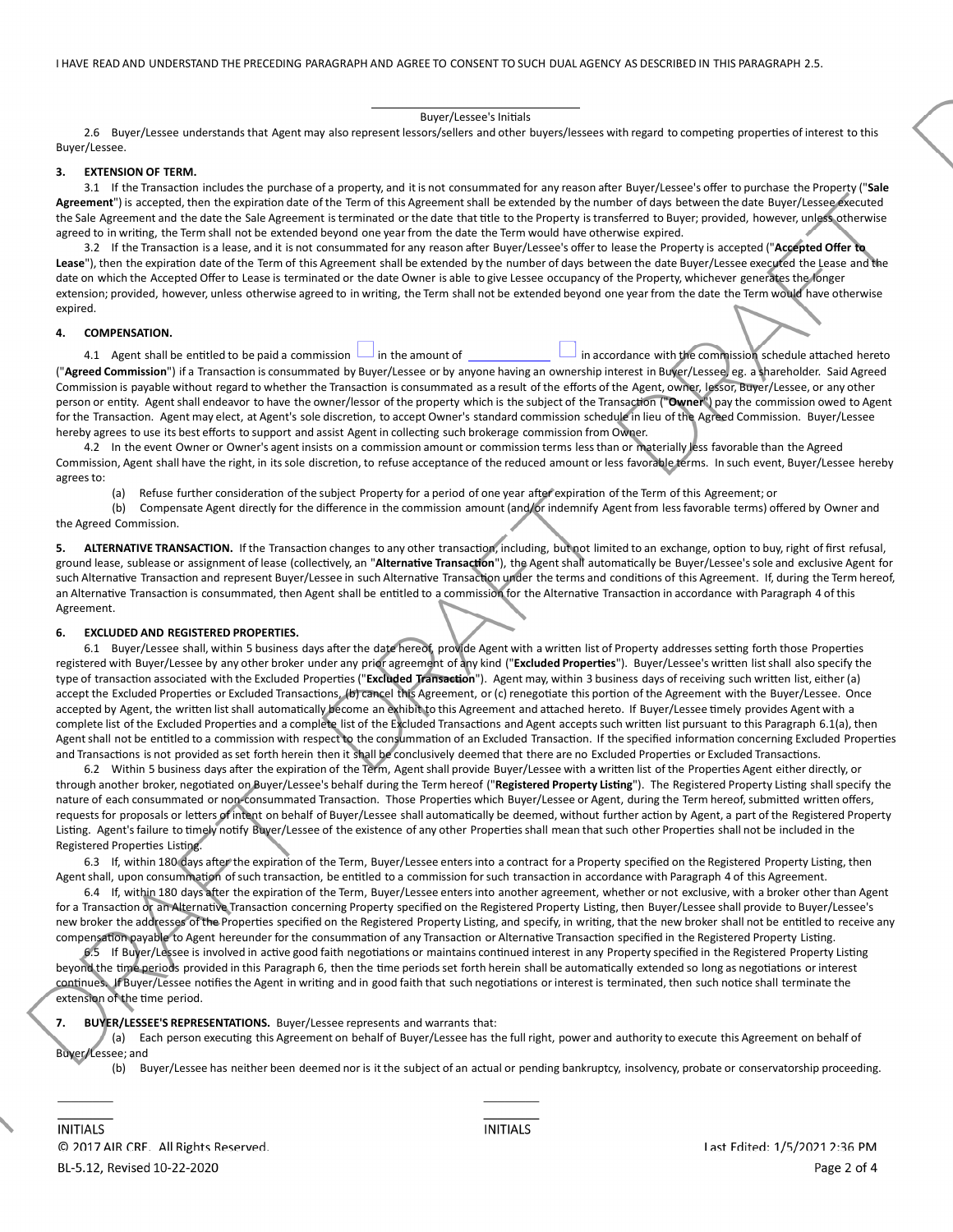**8. BUYER/LESSEE'S ACKNOWLEDGEMENTS.** Except to the extent arising from Agent's gross negligence or willful misconduct, or Agent's failure to disclose or perform its obligations under applicable law, Agent shall not be liable to Buyer/Lessee for any (a) claims for personal injury, property damage, or loss in value of the Property arising from or related to the physical condition of the Property, including, without limitation, any soils, structural, or design problems; (b) claims or action arising from or due to any inaccuracy in information known or unknown by the seller or lessor of the Property, or furnished or unfurnished by said seller or lessor; (c) agreement entered into by Buyer/Lessee with respect to the Property and/or addenda thereto; (d) dispute or action concerning or arising from Buyer/Lessee's decision to consummate or not consummate a Transaction or Alternative Transaction; (e) claims, disputes or actions or services including, but not limited to, the inspection, financing, purchase or lease of the Property; and (f) any responsibility for the completion of repairs to the Property, including but not limited to, structural pest control work. Buyer/Lessee acknowledges that Buyer/Lessee has been advised by Agent to consult and retain experts to advise and represent it concerning the legal, financial and tax effects of this Agreement and the effect of consummating a Transaction or Alternative Transaction, as well as the condition of the Property and/or the legality of the Property uses, including, but not limited to, the Property's improvements, equipment, soil, tenancies, title and environmental aspects. Agent shall have no obligation to investigate any such matters unless expressly otherwise agreed to in writing by Buyer/Lessee and Agent. Buyer/Lessee further acknowledges that in determining the financial soundness of any prospective Property, Transaction or Alternative Transaction, Buyer/Lessee will rely solely upon Buyer/Lessee's own investigation, notwithstanding Agent's assistance in gathering such information.

## **9. MISCELLANEOUS.**

9.1 This Agreement shall not be construed for or against Buyer/Lessee or Agent, but shall be interpreted, construed and enforced in accordance with the mutual intent of the parties ascertainable from the language of this Agreement. Signatures to this Agreement accomplished by means of electronic signature or similar technology shall be legal and binding.

9.2 All payments by Buyer/Lessee to Agent shall be made in lawful United States currency. If Buyer/Lessee fails to pay to Agent any amount when due under this Agreement, then such amountshall bear interest at the rate of 15% per annum or the maximum rate allowed by law, whichever is less.

9.3 In the event of litigation or arbitration between Buyer/Lessee and Agent arising under or relating to this Agreement or the Property, the prevailing party shall be paid its attorneys' fees and costs by the losing party. The term, "Prevailing Party" shall include, without limitation, one who substantially obtains or defeats the relief sought, as the case may be, whether by compromise, settlement, judgment, or the abandonment by the other party of its claim or defense. The attorneys' fees awarded shall not be computed in accordance with any court fee schedule, but shall be in an amount to fully reimburse all reasonably incurred attorneys' fees.

9.4 In the event of a sublease, all terms relating to lessee shall be deemed to include sublessee and all terms relating to lessor shall be deemed to include sublessor and shall also include master lessor.

9.5 Except as may be caused by Agent's grossly negligent acts or omissions, Agent shall not be liable for any loss, damage, or injury to the person or property of Buyer/Lessee or Buyer/Lessee's employees or business partners during the Agent's transportation of such individuals to any property or to any meeting or while Agent is showing any property or site whatsoever.

9.6 Buyer/Lessee agrees that no lawsuit or other legal proceeding involving any breach of duty, error or omission relating to the services to be performed by Agent pursuant to this Agreement may be brought against Agent more than one year after the expiration of the Term of this Agreement (see paragraph 1.3) and that the liability (including court costs and attorney's fees) of Agent with respect to any such lawsuit and/or legal proceeding shall not exceed any fee received by Agent pursuant to this Agreement; provided, however, that the foregoing limitation on liability shall not be applicable to any gross negligence or willful misconduct of Agent.

## **10. ARBITRATION OF DISPUTES.**

10.1 ANY CONTROVERSY ARISING UNDER OR RELATING TO THIS AGREEMENT SHALL BE DETERMINED BY BINDING ARBITRATION TO BE CONDUCTED BY:  $\Box$  The

AMERICAN ARBITRATION ASSOCIATION OR **UNITED ASSOCIATION OR USING THE COMMERCIAL RULES ESTABLISHED BY SUCH** ORGANIZATION OR IF NONE THE AMERICAN ARBITRATION ASSOCIATION'S COMMERCIAL RULES. ARBITRATION HEARINGS SHALL BE HELD IN THE COUNTY WHERE THE PROPERTY IS LOCATED. THE ARBITRATORS SHALL HEAR AND DETERMINE SAID CONTROVERSY IN ACCORDANCE WITH APPLICABLE LAW AND THE INTENTION OF THE PARTIES AS EXPRESSED IN THIS AGREEMENT, AND ANY AMENDMENTS THERETO. PREARBITRATION DISCOVERY SHALL BE PERMITTED AS IS AUTHORIZED UNDER THE COMMERCIAL RULES OR STATE LAW APPLICABLE TO ARBITRATION PROCEEDINGS. JUDGMENT MAY BE ENTERED ON THE AWARD IN ANY COURT OF COMPETENT JURISDICTION NOTWITHSTANDING THE FAILURE OF A PARTY DULY NOTIFIED OF THE ARBITRATION HEARING TO APPEAR.

10.2 NOTICE: BY INITIALING IN THE SPACE BELOW, YOU ARE AGREEING TO HAVE ANY DISPUTE ARISING OUT OF THE MATTERS INCLUDED IN THE "ARBITRATION OF DISPUTES" PROVISION DECIDED BY NEUTRAL ARBITRATION AS PROVIDED BY CALIFORNIA LAW. YOU ARE GIVING UP RIGHTS YOU MIGHT POSSESS TO HAVE THE DISPUTE RESOLVED IN A COURT OF LAW. BY INITIALING IN THE SPACE BELOW, YOU ARE GIVING UP JUDICIAL RIGHTS TO DISCOVERY AND APPEAL, UNLESS THOSE RIGHTS ARE SPECIFICALLY INCLUDED IN THE "ARBITRATION OF DISPUTES" PROVISION. IF YOU REFUSE TO SUBMIT TO ARBITRATION AFTER AGREEING TO THIS PROVISION, YOU MAY BE COMPELLED TO ARBITRATE UNDER THE AUTHORITY OF THE CALIFORNIA CODE OF CIVIL PROCEDURE. YOUR AGREEMENT TO THIS ARBITRATION PROVISION IS VOLUNTARY.

10.3 WE HAVE READ AND UNDERSTAND THE FOREGOING AND AGREE TO SUBMIT DISPUTES ARISING OUT OF THE MATTERS INCLUDED IN THE "ARBITRATION OF DISPUTES" PROVISION TO NEUTRAL ARBITRATION.

Buyer/Lessee's Initials **Agent** Agent's Initials Agent's Initials

10.4 THE PROVISIONS OF THE ABOVE ARBITRATION CLAUSE SHALL NOT BE BINDING ON EITHER PARTY UNLESS BOTH PARTIES HAVE PLACED THEIR INITIALS UNDER PARAGRAPH 10.3.

11. Additional Provisions: Additional provisions regarding this Agreement may be set forth on the following blank lines or in an addendum (if there are no additional provisions, write "NONE", if an addendum is attached, check this box  $\Box$  ):

12. Disclosures Regarding The Nature of a Real Estate Agency Relationship. When entering into an agreement with a real estate agent a Buyer/Lessee should from the outset understand what type of agency relationship or representation it has with the agent or agents in the transaction.

(i) *Buyer/Lessee's Agent*. A Buyer/Lessee's agent may act as an agent for the Buyer/Lessee only. A Buyer/Lessee's agent or subagent has the following affirmative obligations: To the Buyer/Lessee: A fiduciary duty of utmost care, integrity, honesty, and loyalty in dealings. To a potential seller/lessor and the Buyer/Lessee: a. Diligent exercise of reasonable skills and care in performance of the agent's duties. b. A duty of honest and fair dealing and good faith. c. A duty to disclose all facts known to the agent materially affecting the value or desirability of the property that are not known to, or within the diligent attention and